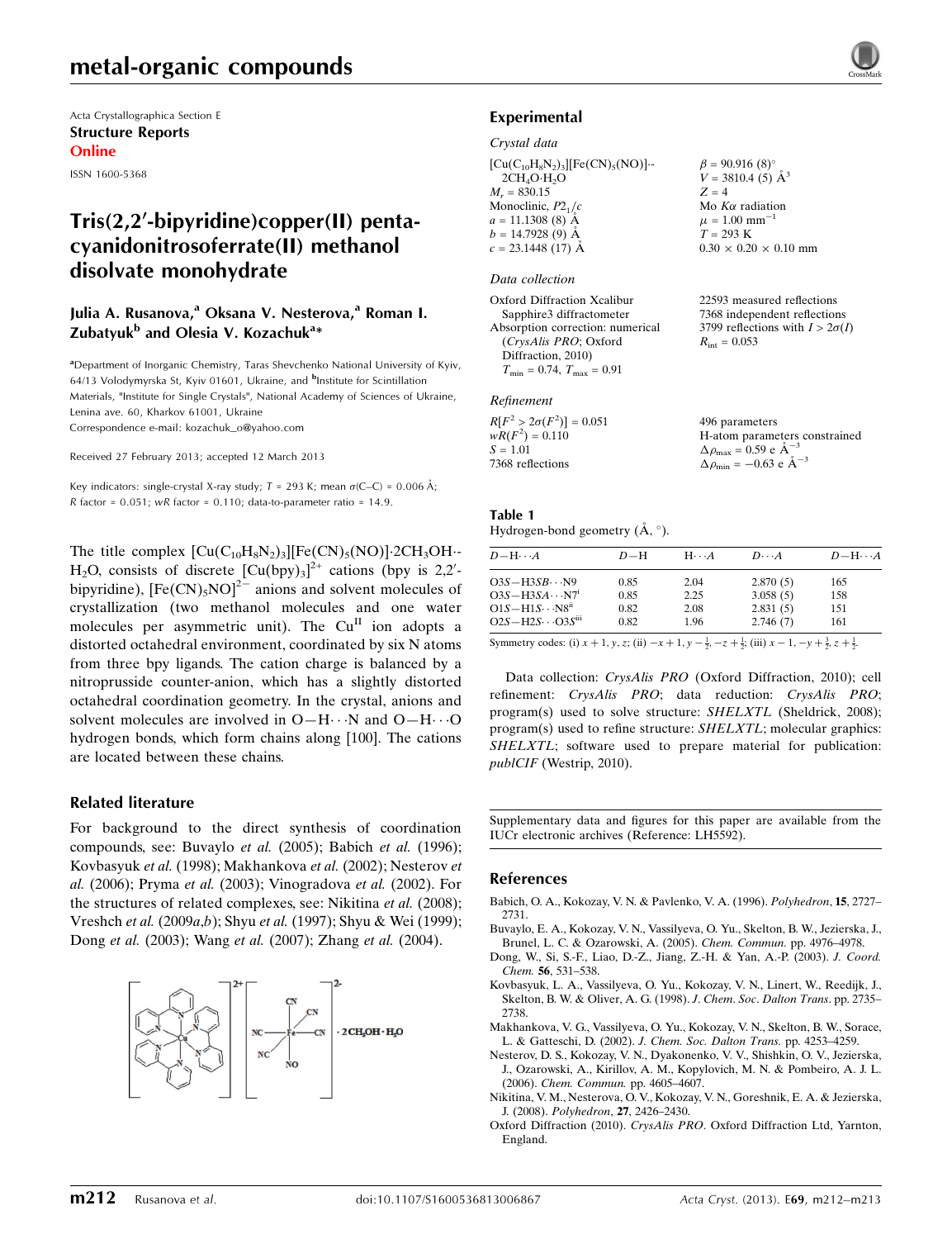- [Pryma, O. V., Petrusenko, S. R., Kokozay, V. N., Shishkin, O. V. & Teplytska,](https://scripts.iucr.org/cgi-bin/cr.cgi?rm=pdfbb&cnor=lh5592&bbid=BB9) T. S. (2003). [Eur. J. Inorg. Chem.](https://scripts.iucr.org/cgi-bin/cr.cgi?rm=pdfbb&cnor=lh5592&bbid=BB9) pp. 1426–1432.
- [Sheldrick, G. M. \(2008\).](https://scripts.iucr.org/cgi-bin/cr.cgi?rm=pdfbb&cnor=lh5592&bbid=BB10) Acta Cryst. A64, 112–122.
- [Shyu, H. L. & Wei, H. H. \(1999\).](https://scripts.iucr.org/cgi-bin/cr.cgi?rm=pdfbb&cnor=lh5592&bbid=BB11) J. Coord. Chem. 47, 319–330.
- [Shyu, H. L., Wei, H. H. & Wang, Y. \(1997\).](https://scripts.iucr.org/cgi-bin/cr.cgi?rm=pdfbb&cnor=lh5592&bbid=BB12) Inorg. Chim. Acta, 258, 81–86.
- [Vinogradova, E. A., Vassilyeva, O. Yu., Kokozay, V. N., Skelton, B. W.,](https://scripts.iucr.org/cgi-bin/cr.cgi?rm=pdfbb&cnor=lh5592&bbid=BB13) [Bjernemose, J. K. & Raithby, P. R. \(2002\).](https://scripts.iucr.org/cgi-bin/cr.cgi?rm=pdfbb&cnor=lh5592&bbid=BB13) J. Chem. Soc. Dalton Trans. pp. [4248–4252.](https://scripts.iucr.org/cgi-bin/cr.cgi?rm=pdfbb&cnor=lh5592&bbid=BB13)
- [Vreshch, O. V., Nesterova, O. V., Kokozay, V. N., Dyakonenko, V. V., Shishkin,](https://scripts.iucr.org/cgi-bin/cr.cgi?rm=pdfbb&cnor=lh5592&bbid=BB15) [O. V., Cormary, B., Malfant, I. & Jezierska, J. \(2009](https://scripts.iucr.org/cgi-bin/cr.cgi?rm=pdfbb&cnor=lh5592&bbid=BB15)a). Z. Anorg. Allg. Chem. 635[, 2316–2323.](https://scripts.iucr.org/cgi-bin/cr.cgi?rm=pdfbb&cnor=lh5592&bbid=BB15)
- [Vreshch, O. V., Nesterova, O. V., Kokozay, V. N., Skelton, B. W., Garcia, C. J. G.](https://scripts.iucr.org/cgi-bin/cr.cgi?rm=pdfbb&cnor=lh5592&bbid=BB15) & Jezierska, J. (2009b). [Inorg. Chem. Commun.](https://scripts.iucr.org/cgi-bin/cr.cgi?rm=pdfbb&cnor=lh5592&bbid=BB15) 12, 890–894.
- [Wang, L., Yang, X.-Y. & Huang, W. \(2007\).](https://scripts.iucr.org/cgi-bin/cr.cgi?rm=pdfbb&cnor=lh5592&bbid=BB16) Acta Cryst. E63, m835–m836.
- [Westrip, S. P. \(2010\).](https://scripts.iucr.org/cgi-bin/cr.cgi?rm=pdfbb&cnor=lh5592&bbid=BB17) J. Appl. Cryst. 43, 920–925.
- [Zhang, B.-F., Xie, C.-Z., Wang, X.-Q., Shen, G.-Q. & Shen, D.-Z. \(2004\).](https://scripts.iucr.org/cgi-bin/cr.cgi?rm=pdfbb&cnor=lh5592&bbid=BB18) Acta Cryst. E60[, m1293–m1295.](https://scripts.iucr.org/cgi-bin/cr.cgi?rm=pdfbb&cnor=lh5592&bbid=BB18)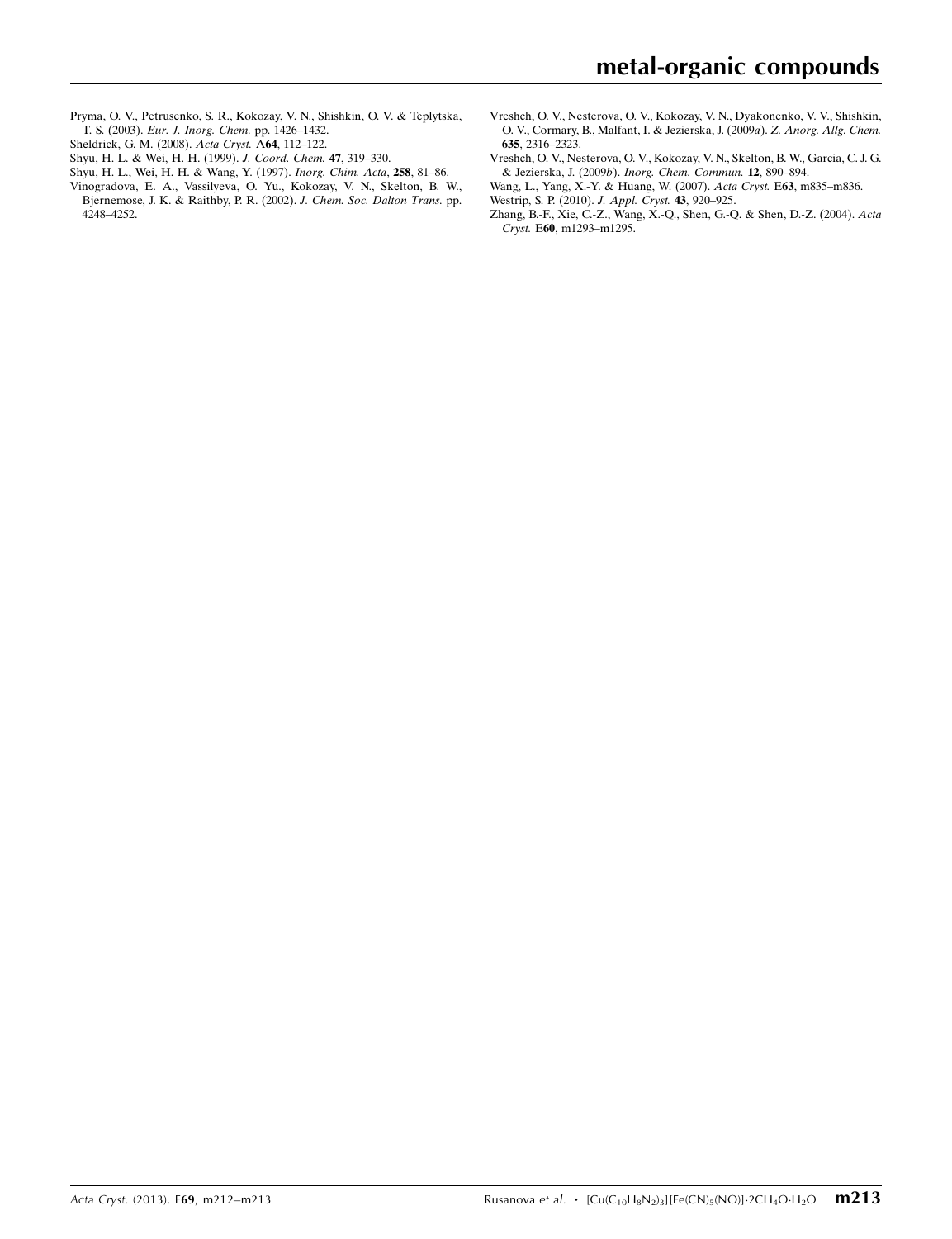# **supporting information**

*Acta Cryst.* (2013). E**69**, m212–m213 [doi:10.1107/S1600536813006867]

# **Tris(2,2′-bipyridine)copper(II) pentacyanidonitrosoferrate(II) methanol disolvate monohydrate**

# **Julia A. Rusanova, Oksana V. Nesterova, Roman I. Zubatyuk and Olesia V. Kozachuk**

## **S1. Comment**

This work is a continuation of our research in the field of direct synthesis of coordination compounds (Buvaylo *et al.*, 2005; Babich *et al.*, 1996; Kovbasyuk *et al.*, 1998; Makhankova *et al.*, 2002; Nesterov *et al.*, 2006; Pryma *et al.*, 2003; Vinogradova *et al.*, 2002). We have shown recently the possibility of using anionic complexes as a source of metalloligands in direct synthesis of heterometallic compounds (Nikitina *et al.*, 2008; Vreshch *et al.*, 2009*a*,*b*).

In this paper we present a novel Cu/Fe heterometallic ionic complex  $[Cu(bpy)_3][Fe(CN)_5NO]$ <sup>2</sup>CH<sub>3</sub>OHH<sub>2</sub>O which consists of discrete  $[Cu(bpy)_3]^{2+}$  and  $[Fe(CN)_5NO]^2$  ions (Fig. 1). The Cu<sup>II</sup> ion adopts a distorted octahedral environment by coordinating with six nitrogen atoms from three bpy ligands. The range of Cu—N bond distances of 1.999 (3) - 2.035 (3)Å is in good agreement with the previously reported values for analagous complexes (Shyu *et al.*, 1999; Wang *et al.*, 2007). The anion geometry is unremarkable and in good agreement with reported values for other nitroprussides (Shyu *et al.* 1997; 1999; Dong *et al.* 2003; Zhang *et al.*, 2004). In the crystal, anions are involved in the formation of O— H···O hydrogen bonds with solvent molecules to form one-dimensional chains along [100] (Fig. 2). The complex cations are located between these chains.

## **S2. Experimental**

Copper powder  $(0.04 \text{ g}, 0.63 \text{ mmol})$ , NH<sub>4</sub>HSO<sub>4</sub>  $(0.145 \text{ g}, 1.26 \text{ mmol})$ , Na<sub>2</sub>[Fe(CN)<sub>5</sub>(NO)]<sup>2</sup>H<sub>2</sub>O  $(0.188 \text{ g}, 0.63 \text{ mmol})$  and bpy (0.296 g, 1.89 mmol) in methanol (30 ml) were heated to 323-333K and stirred magnetically until total dissolution of copper was observed (30 min). Dark-red crystals suitable for X-ray crystallography was isolated from the resulting darkred solution with addition of 2-propanol in six days. The crystals (0.1 g, yield 30%) were filtered off, washed with dry methanol, and finally dried *in vacuo* at room temperature.

## **S3. Refinement**

H atoms were included in calculated positions with  $C-H = 0.93 - 0.96\text{\AA}$  and  $O-H = 0.82 - 0.85\text{\AA}$ . They were included in the refinement in a riding-motion approximation with  $U_{iso}(H) = 1.2U_{eq}(C)$  or  $U_{iso}(H) = 1.5U_{eq}(O, C_{methyl})$ .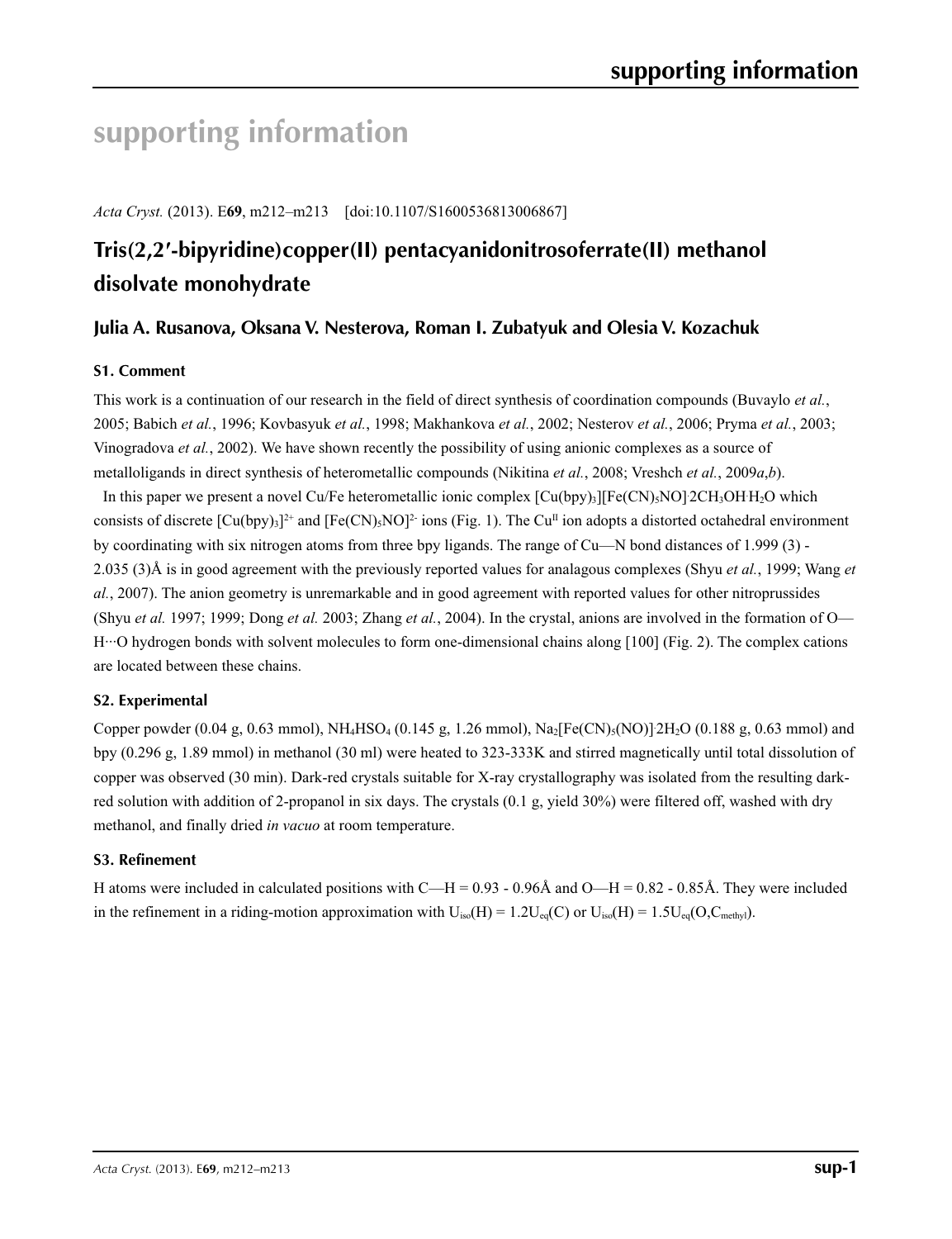

# **Figure 1**

The molecular structure of the title compound. Displacement ellipsoids are drawn at the 50% probability level.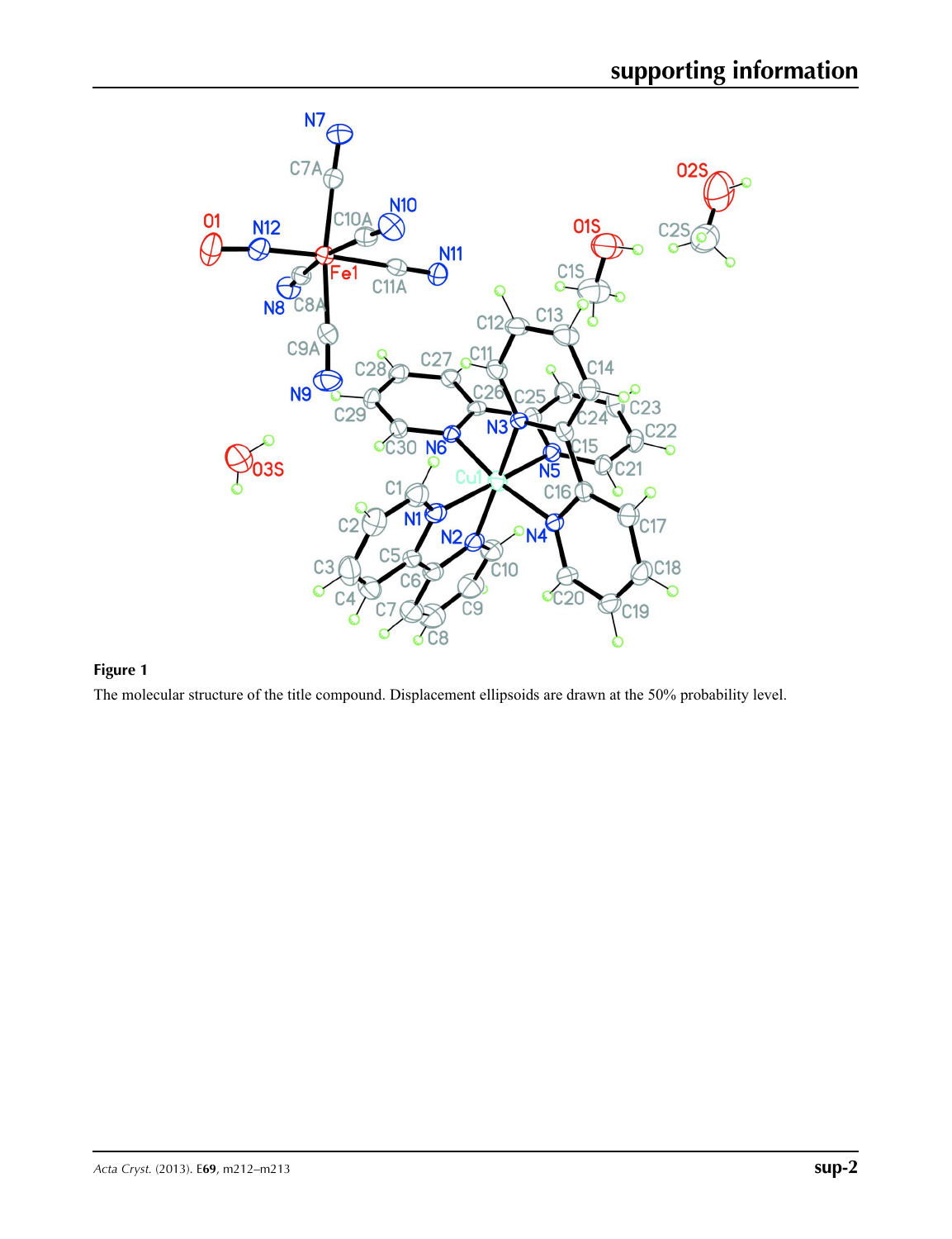

# **Figure 2**

Part of the crystal structure of the title compound with cations omitted for clarity to show the one-dimensional hydrogenbonded (dashed lines) chains formed by the anions and solvent molecules.

## **Tris(2,2′-bipyridine)copper(II) pentacyanidonitrosoferrate(II) methanol disolvate monohydrate**

| Crystal data                                                                                                                                                                                                                                                                                     |                                                                                                                                                                                                                                                                                |
|--------------------------------------------------------------------------------------------------------------------------------------------------------------------------------------------------------------------------------------------------------------------------------------------------|--------------------------------------------------------------------------------------------------------------------------------------------------------------------------------------------------------------------------------------------------------------------------------|
| $[Cu(C_{10}H_8N_2)_3][Fe(CN)_5(NO)]$ 2CH <sub>4</sub> O · H <sub>2</sub> O<br>$M_r = 830.15$<br>Monoclinic, $P2_1/c$<br>Hall symbol: -P 2ybc<br>$a = 11.1308(8)$ Å<br>$b = 14.7928(9)$ Å<br>$c = 23.1448(17)$ Å<br>$\beta$ = 90.916 (8) <sup>o</sup><br>$V = 3810.4$ (5) Å <sup>3</sup><br>$Z=4$ | $F(000) = 1708$<br>$D_x = 1.447$ Mg m <sup>-3</sup><br>Mo Ka radiation, $\lambda = 0.71073$ Å<br>Cell parameters from 5205 reflections<br>$\theta$ = 2.6–32.2°<br>$\mu = 1.00$ mm <sup>-1</sup><br>$T = 293 \text{ K}$<br>Block, dark red<br>$0.30 \times 0.20 \times 0.10$ mm |
| Data collection                                                                                                                                                                                                                                                                                  |                                                                                                                                                                                                                                                                                |
| Oxford Diffraction Xcalibur Sapphire3<br>diffractometer<br>Radiation source: fine-focus sealed tube<br>Graphite monochromator                                                                                                                                                                    | $\omega$ scans<br>Absorption correction: numerical<br><i>(CrysAlis PRO</i> ; Oxford Diffraction, 2010)<br>$T_{\min} = 0.74$ , $T_{\max} = 0.91$                                                                                                                                |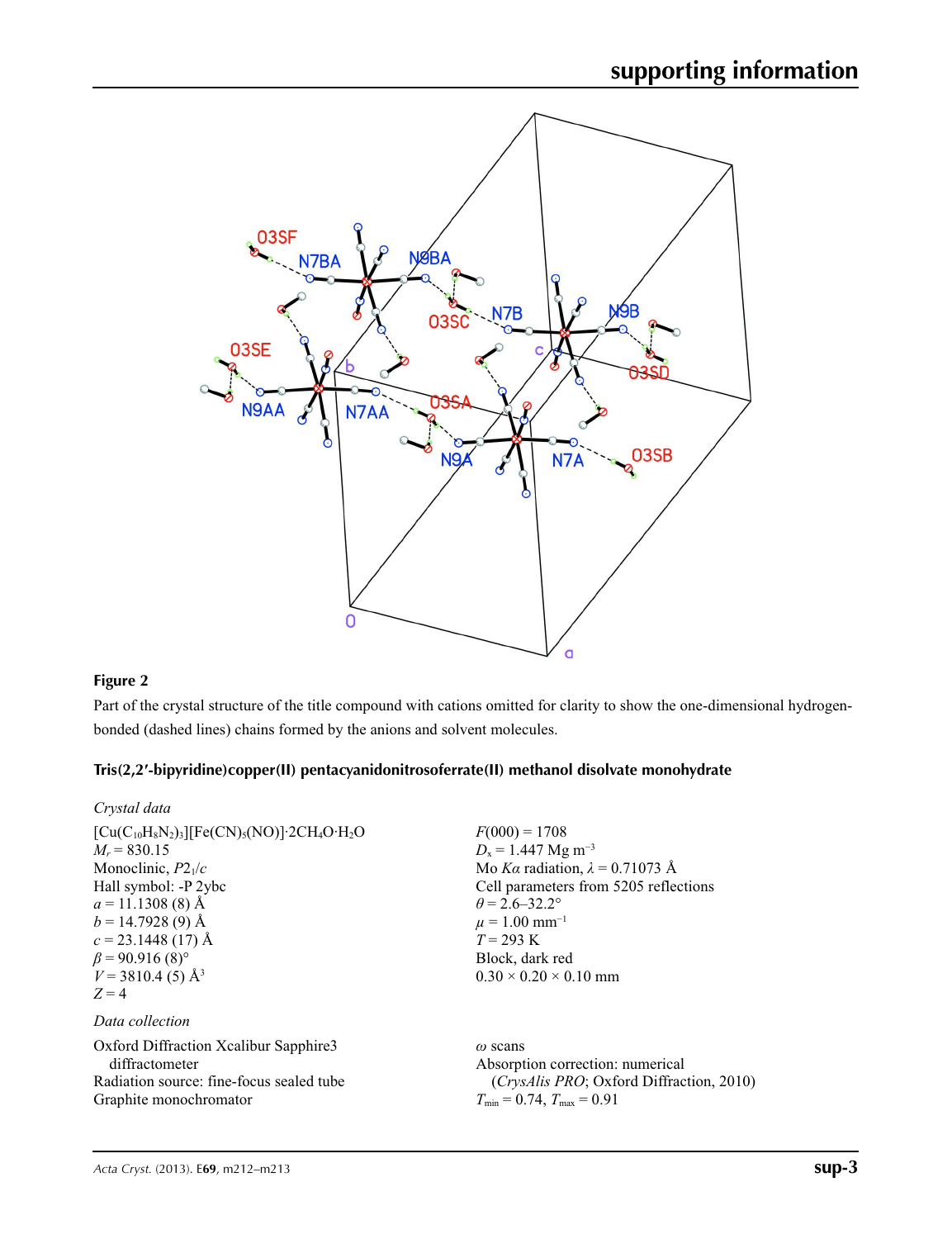| 22593 measured reflections             | $\theta_{\text{max}} = 26.4^{\circ}, \theta_{\text{min}} = 2.8^{\circ}$ |
|----------------------------------------|-------------------------------------------------------------------------|
| 7368 independent reflections           | $h = -13 \rightarrow 11$                                                |
| 3799 reflections with $I > 2\sigma(I)$ | $k = -18 \rightarrow 18$                                                |
| $R_{\text{int}} = 0.053$               | $l = -28 \rightarrow 24$                                                |
|                                        |                                                                         |

## *Refinement*

| Refinement on $F^2$                             | Secondary atom site location: difference Fourier  |
|-------------------------------------------------|---------------------------------------------------|
| Least-squares matrix: full                      | map                                               |
| $R[F^2 > 2\sigma(F^2)] = 0.051$                 | Hydrogen site location: inferred from             |
| $wR(F^2) = 0.110$                               | neighbouring sites                                |
| $S = 1.01$                                      | H-atom parameters constrained                     |
| 7368 reflections                                | $w = 1/[\sigma^2(F_0^2) + (0.042P)^2]$            |
| 496 parameters                                  | where $P = (F_o^2 + 2F_c^2)/3$                    |
| 0 restraints                                    | $(\Delta/\sigma)_{\text{max}} = 0.001$            |
| Primary atom site location: structure-invariant | $\Delta\rho_{\text{max}} = 0.59 \text{ e A}^{-3}$ |
| direct methods                                  | $\Delta\rho_{\rm min} = -0.63$ e Å <sup>-3</sup>  |

## *Special details*

**Geometry**. All e.s.d.'s (except the e.s.d. in the dihedral angle between two l.s. planes) are estimated using the full covariance matrix. The cell e.s.d.'s are taken into account individually in the estimation of e.s.d.'s in distances, angles and torsion angles; correlations between e.s.d.'s in cell parameters are only used when they are defined by crystal symmetry. An approximate (isotropic) treatment of cell e.s.d.'s is used for estimating e.s.d.'s involving l.s. planes.

**Refinement**. Refinement of  $F^2$  against ALL reflections. The weighted *R*-factor  $wR$  and goodness of fit *S* are based on  $F^2$ , conventional *R*-factors *R* are based on *F*, with *F* set to zero for negative  $F^2$ . The threshold expression of  $F^2 > \sigma(F^2)$  is used only for calculating *R*-factors(gt) *etc*. and is not relevant to the choice of reflections for refinement. *R*-factors based on *F*<sup>2</sup> are statistically about twice as large as those based on *F*, and *R*- factors based on ALL data will be even larger.

|                  | $\boldsymbol{x}$ | $\mathcal{Y}$ | $\boldsymbol{Z}$ | $U_{\rm iso}*/U_{\rm eq}$ |  |
|------------------|------------------|---------------|------------------|---------------------------|--|
| Fe1              | 0.54777(5)       | 0.85655(4)    | 0.08468(3)       | 0.03893(16)               |  |
| Cu1              | 0.91414(4)       | 0.80913(3)    | 0.32784(2)       | 0.04640(16)               |  |
| N1               | 1.0220(3)        | 0.7802(2)     | 0.26108(16)      | 0.0497(9)                 |  |
| N <sub>2</sub>   | 1.0506(3)        | 0.8936(2)     | 0.34517(16)      | 0.0495(9)                 |  |
| N <sub>3</sub>   | 0.7880(3)        | 0.7182(2)     | 0.30682(14)      | 0.0382(8)                 |  |
| N <sub>4</sub>   | 0.9782(3)        | 0.7012(2)     | 0.37086(13)      | 0.0378(8)                 |  |
| N <sub>5</sub>   | 0.8102(3)        | 0.8510(2)     | 0.39425(14)      | 0.0416(8)                 |  |
| N <sub>6</sub>   | 0.8275(3)        | 0.9133(2)     | 0.29055(14)      | 0.0372(8)                 |  |
| N7               | 0.2746(3)        | 0.8839(2)     | 0.06854(17)      | 0.0620(11)                |  |
| N8               | 0.5926(3)        | 1.0615(2)     | 0.09581(18)      | 0.0622(11)                |  |
| N9               | 0.8113(4)        | 0.8198(3)     | 0.11772(19)      | 0.0731(12)                |  |
| N10              | 0.5011(3)        | 0.6536(3)     | 0.10134(18)      | 0.0637(11)                |  |
| N11              | 0.4997(3)        | 0.8746(2)     | 0.21488(17)      | 0.0534(10)                |  |
| N12              | 0.5814(3)        | 0.8554(2)     | 0.01612(17)      | 0.0492(9)                 |  |
| C1               | 1.0021(4)        | 0.7186(3)     | 0.2195(2)        | 0.0605(12)                |  |
| H1A              | 0.9292           | 0.6879        | 0.2192           | $0.073*$                  |  |
| C <sub>2</sub>   | 1.0812(5)        | 0.6988(3)     | 0.1786(2)        | 0.0694(14)                |  |
| H2A              | 1.0634           | 0.6554        | 0.1507           | $0.083*$                  |  |
| C <sub>3</sub>   | 1.1885(5)        | 0.7432(4)     | 0.1783(2)        | 0.0765(16)                |  |
| H <sub>3</sub> A | 1.2449           | 0.7309        | 0.1501           | $0.092*$                  |  |
| C <sub>4</sub>   | 1.2113(4)        | 0.8055(4)     | 0.2197(2)        | 0.0739(15)                |  |

*Fractional atomic coordinates and isotropic or equivalent isotropic displacement parameters (Å<sup>2</sup>)*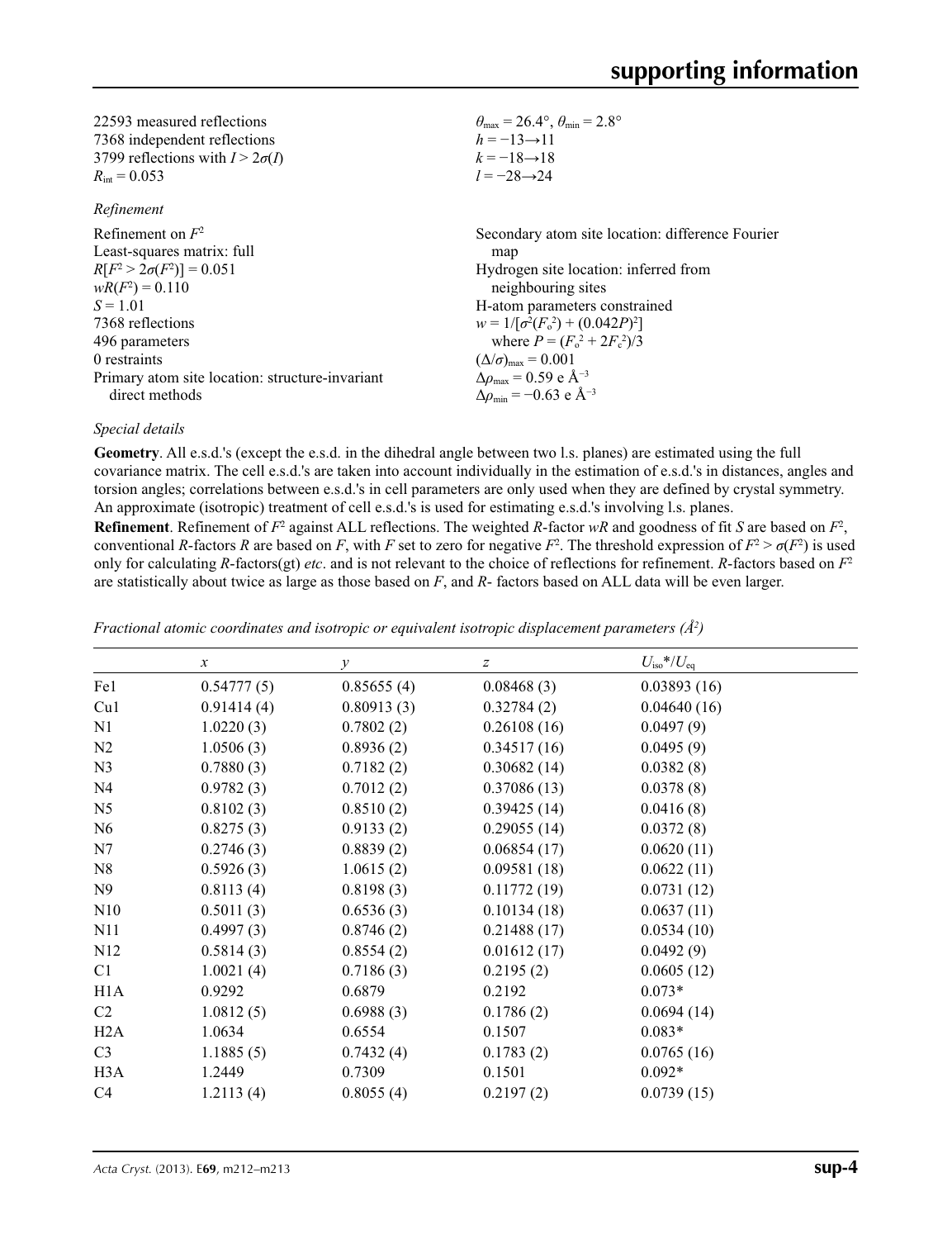| H <sub>4</sub> A  | 1.2843    | 0.8361    | 0.2203      | $0.089*$   |
|-------------------|-----------|-----------|-------------|------------|
| C <sub>5</sub>    | 1.1273(4) | 0.8241(3) | 0.2611(2)   | 0.0502(11) |
| C6                | 1.1399(4) | 0.8914(3) | 0.3066(2)   | 0.0551(12) |
| C7A               | 0.3757(4) | 0.8748(3) | 0.07377(18) | 0.0445(10) |
| C7                | 1.2363(5) | 0.9509(4) | 0.3111(3)   | 0.0795(16) |
| H7A               | 1.3002    | 0.9470    | 0.2858      | $0.095*$   |
| C8A               | 0.5745(3) | 0.9855(3) | 0.09130(19) | 0.0474(11) |
| C8                | 1.2348(5) | 1.0162(4) | 0.3542(3)   | 0.0928(19) |
| H <sub>8</sub> A  | 1.2970    | 1.0580    | 0.3572      | $0.111*$   |
| C <sub>9</sub> A  | 0.7126(4) | 0.8341(3) | 0.10677(19) | 0.0474(11) |
| C9                | 1.1436(5) | 1.0192(4) | 0.3915(3)   | 0.0841(17) |
| H <sub>9</sub> A  | 1.1416    | 1.0631    | 0.4203      | $0.101*$   |
| C10A              | 0.5162(3) | 0.7285(3) | 0.09489(19) | 0.0456(11) |
| C10               | 1.0541(4) | 0.9564(3) | 0.3865(2)   | 0.0634(13) |
| H10A              | 0.9925    | 0.9576    | 0.4131      | $0.076*$   |
| C11A              | 0.5175(3) | 0.8666(3) | 0.1664(2)   | 0.0415(10) |
| C11               | 0.6953(4) | 0.7304(3) | 0.2706(2)   | 0.0497(11) |
| H <sub>11</sub> A | 0.6908    | 0.7842    | 0.2499      | $0.060*$   |
| C12               | 0.6073(4) | 0.6684(3) | 0.2625(2)   | 0.0546(12) |
| H12A              | 0.5442    | 0.6794    | 0.2367      | $0.066*$   |
| C13               | 0.6126(4) | 0.5887(3) | 0.2931(2)   | 0.0586(13) |
| H13A              | 0.5521    | 0.5457    | 0.2891      | $0.070*$   |
| C14               | 0.7075(4) | 0.5742(3) | 0.32919(19) | 0.0499(11) |
| H <sub>14</sub> A |           |           |             |            |
|                   | 0.7130    | 0.5207    | 0.3501      | $0.060*$   |
| C15               | 0.7955(3) | 0.6383(3) | 0.33483(17) | 0.0409(10) |
| C16               | 0.9060(4) | 0.6278(3) | 0.37029(17) | 0.0413(10) |
| C17               | 0.9377(4) | 0.5503(3) | 0.39901(19) | 0.0548(12) |
| H17A              | 0.8866    | 0.5005    | 0.3985      | $0.066*$   |
| C18               | 1.0445(4) | 0.5465(3) | 0.4283(2)   | 0.0587(13) |
| <b>H18A</b>       | 1.0673    | 0.4940    | 0.4477      | $0.070*$   |
| C19               | 1.1185(4) | 0.6208(3) | 0.42895(19) | 0.0575(12) |
| H <sub>19</sub> A | 1.1918    | 0.6197    | 0.4487      | $0.069*$   |
| C20               | 1.0814(4) | 0.6969(3) | 0.39965(18) | 0.0476(11) |
| H20A              | 1.1311    | 0.7475    | 0.4001      | $0.057*$   |
| C21               | 0.8078(4) | 0.8163(3) | 0.44769(18) | 0.0479(11) |
| H21A              | 0.8631    | 0.7716    | 0.4577      | $0.058*$   |
| C22               | 0.7276(4) | 0.8438(3) | 0.48790(19) | 0.0544(12) |
| H22A              | 0.7277    | 0.8176    | 0.5244      | $0.065*$   |
| C <sub>23</sub>   | 0.6471(4) | 0.9102(3) | 0.4740(2)   | 0.0600(12) |
| H <sub>23</sub> A | 0.5912    | 0.9294    | 0.5008      | $0.072*$   |
| C <sub>24</sub>   | 0.6497(4) | 0.9482(3) | 0.41990(19) | 0.0535(12) |
| H <sub>24</sub> A | 0.5957    | 0.9937    | 0.4097      | $0.064*$   |
| C <sub>25</sub>   | 0.7321(3) | 0.9188(2) | 0.38118(18) | 0.0399(10) |
| C <sub>26</sub>   | 0.7462(3) | 0.9554(2) | 0.32274(18) | 0.0383(9)  |
| C27               | 0.6835(3) | 1.0305(3) | 0.30261(19) | 0.0479(11) |
| H27A              | 0.6281    | 1.0595    | 0.3259      | $0.058*$   |
| C28               | 0.7047(4) | 1.0611(3) | 0.2478(2)   | 0.0556(12) |
| <b>H28A</b>       | 0.6630    | 1.1108    | 0.2333      | $0.067*$   |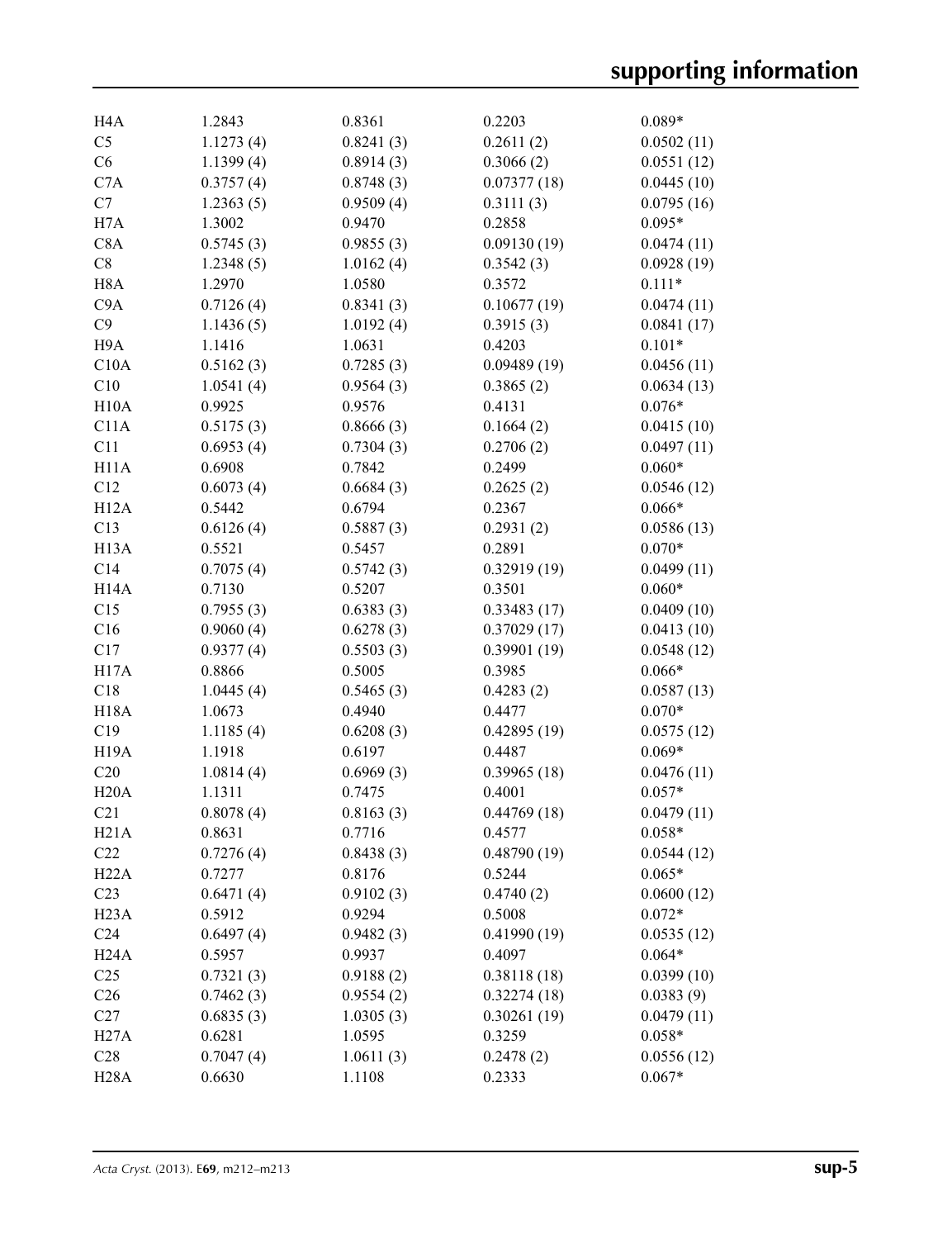| C <sub>29</sub>   | 0.7865(4) | 1.0186(3) | 0.21512(19)    | 0.0535(11) |  |
|-------------------|-----------|-----------|----------------|------------|--|
| H29A              | 0.8024    | 1.0394    | 0.1781         | $0.064*$   |  |
| C30               | 0.8463(4) | 0.9441(3) | 0.23692(18)    | 0.0472(11) |  |
| H30A              | 0.9012    | 0.9143    | 0.2138         | $0.057*$   |  |
| O <sub>1</sub>    | 0.6132(3) | 0.8586(3) | $-0.03055(15)$ | 0.0856(11) |  |
| O <sub>1</sub> S  | 0.3532(3) | 0.7337(3) | 0.3573(2)      | 0.1165(16) |  |
| H1S               | 0.3516    | 0.6904    | 0.3794         | $0.175*$   |  |
| C1S               | 0.4416(5) | 0.7904(4) | 0.3736(3)      | 0.105(2)   |  |
| H <sub>1</sub> SA | 0.4424    | 0.8416    | 0.3482         | $0.158*$   |  |
| H <sub>1</sub> SB | 0.5173    | 0.7595    | 0.3720         | $0.158*$   |  |
| H <sub>1</sub> SC | 0.4282    | 0.8104    | 0.4125         | $0.158*$   |  |
| O <sub>2</sub> S  | 0.0815(7) | 0.8683(4) | 0.5202(3)      | 0.178(2)   |  |
| H2S               | 0.0561    | 0.8220    | 0.5353         | $0.267*$   |  |
| C2S               | 0.2053(8) | 0.8635(5) | 0.5160(4)      | 0.156(4)   |  |
| H <sub>2</sub> SA | 0.2349    | 0.9175    | 0.4982         | $0.234*$   |  |
| H <sub>2</sub> SB | 0.2262    | 0.8121    | 0.4930         | $0.234*$   |  |
| H <sub>2</sub> SC | 0.2405    | 0.8573    | 0.5540         | $0.234*$   |  |
| O <sub>3</sub> S  | 1.0227(3) | 0.8062(2) | 0.04880(15)    | 0.0899(11) |  |
| H3SA              | 1.0827    | 0.8365    | 0.0613         | $0.135*$   |  |
| H3SB              | 0.9690    | 0.8129    | 0.0742         | $0.135*$   |  |
|                   |           |           |                |            |  |

*Atomic displacement parameters (Å2 )*

|                  | $U^{11}$   | $L^{22}$   | $U^{33}$   | $U^{12}$      | $U^{13}$      | $U^{23}$    |
|------------------|------------|------------|------------|---------------|---------------|-------------|
| Fe1              | 0.0380(3)  | 0.0344(3)  | 0.0444(3)  | 0.0019(3)     | 0.0002(3)     | 0.0001(3)   |
| Cu1              | 0.0481(3)  | 0.0407(3)  | 0.0504(3)  | $-0.0027(2)$  | 0.0019(3)     | 0.0039(3)   |
| N1               | 0.045(2)   | 0.045(2)   | 0.059(2)   | 0.0040(17)    | $-0.006(2)$   | 0.008(2)    |
| N2               | 0.049(2)   | 0.046(2)   | 0.054(2)   | $-0.0050(18)$ | $-0.011(2)$   | 0.014(2)    |
| N <sub>3</sub>   | 0.0303(18) | 0.0397(18) | 0.045(2)   | 0.0001(15)    | $-0.0026(17)$ | 0.0103(17)  |
| N <sub>4</sub>   | 0.0359(19) | 0.0405(18) | 0.0371(18) | 0.0027(15)    | $-0.0009(17)$ | 0.0014(17)  |
| N <sub>5</sub>   | 0.044(2)   | 0.0390(18) | 0.041(2)   | $-0.0027(16)$ | $-0.0012(17)$ | 0.0017(18)  |
| N <sub>6</sub>   | 0.0386(19) | 0.0361(17) | 0.0368(19) | $-0.0056(15)$ | $-0.0055(17)$ | 0.0013(17)  |
| N7               | 0.047(2)   | 0.065(2)   | 0.073(3)   | 0.006(2)      | $-0.008(2)$   | $-0.007(2)$ |
| N8               | 0.064(2)   | 0.041(2)   | 0.081(3)   | $-0.0053(19)$ | $-0.002(2)$   | 0.005(2)    |
| N <sub>9</sub>   | 0.048(2)   | 0.091(3)   | 0.081(3)   | 0.015(2)      | $-0.003(2)$   | $-0.016(3)$ |
| N10              | 0.070(3)   | 0.041(2)   | 0.080(3)   | $-0.004(2)$   | 0.009(2)      | $-0.004(2)$ |
| N11              | 0.061(2)   | 0.051(2)   | 0.049(2)   | 0.0053(18)    | 0.004(2)      | 0.005(2)    |
| N12              | 0.055(2)   | 0.0411(19) | 0.051(2)   | 0.0139(18)    | $-0.0027(19)$ | 0.004(2)    |
| C1               | 0.062(3)   | 0.060(3)   | 0.060(3)   | 0.009(3)      | 0.000(3)      | 0.002(3)    |
| C2               | 0.086(4)   | 0.063(3)   | 0.060(3)   | 0.010(3)      | 0.002(3)      | 0.000(3)    |
| C <sub>3</sub>   | 0.089(4)   | 0.077(4)   | 0.065(4)   | 0.017(3)      | 0.023(3)      | 0.013(3)    |
| C4               | 0.053(3)   | 0.084(4)   | 0.085(4)   | $-0.006(3)$   | 0.009(3)      | 0.028(4)    |
| C <sub>5</sub>   | 0.035(2)   | 0.059(3)   | 0.057(3)   | 0.001(2)      | $-0.001(2)$   | 0.021(3)    |
| C6               | 0.044(3)   | 0.052(3)   | 0.069(3)   | $-0.011(2)$   | $-0.010(3)$   | 0.019(3)    |
| C7A              | 0.051(3)   | 0.040(2)   | 0.042(2)   | 0.000(2)      | 0.000(2)      | $-0.003(2)$ |
| C7               | 0.062(3)   | 0.087(4)   | 0.089(4)   | $-0.029(3)$   | $-0.011(3)$   | 0.020(4)    |
| C <sub>8</sub> A | 0.042(2)   | 0.046(3)   | 0.054(3)   | 0.000(2)      | $-0.001(2)$   | 0.009(2)    |
| C8               | 0.084(4)   | 0.078(4)   | 0.116(5)   | $-0.043(4)$   | $-0.024(4)$   | 0.016(4)    |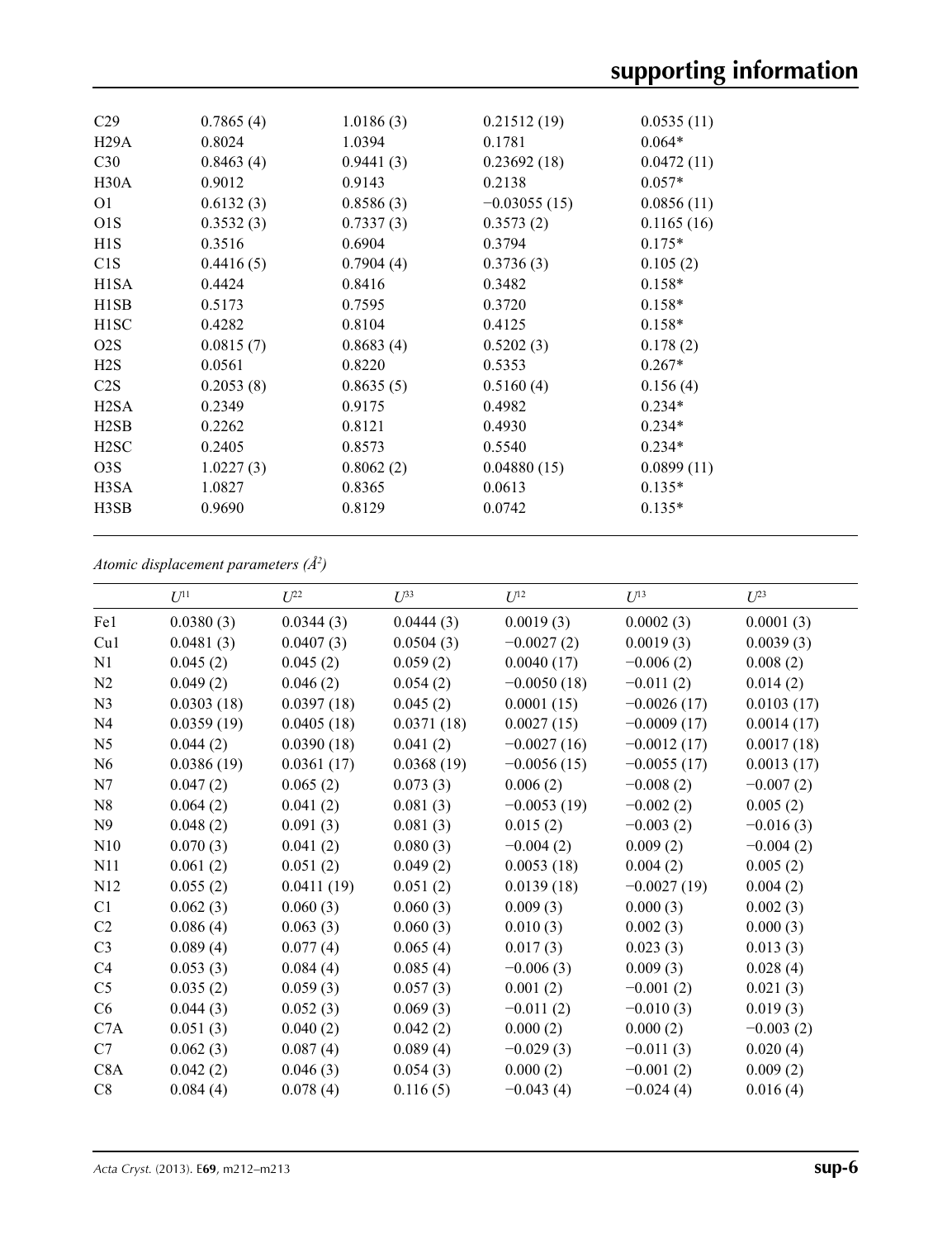# **supporting information**

| C9A              | 0.051(3) | 0.042(2) | 0.049(3) | 0.000(2)      | 0.009(2)    | $-0.006(2)$ |
|------------------|----------|----------|----------|---------------|-------------|-------------|
| C9               | 0.092(4) | 0.068(3) | 0.092(4) | $-0.022(3)$   | $-0.020(4)$ | $-0.003(3)$ |
| C10A             | 0.039(2) | 0.045(2) | 0.053(3) | 0.006(2)      | 0.001(2)    | $-0.007(2)$ |
| C10              | 0.065(3) | 0.054(3) | 0.071(3) | $-0.014(3)$   | $-0.009(3)$ | 0.001(3)    |
| C11A             | 0.031(2) | 0.030(2) | 0.063(3) | 0.0012(17)    | $-0.001(2)$ | 0.004(2)    |
| C11              | 0.043(3) | 0.041(2) | 0.065(3) | $-0.004(2)$   | 0.002(3)    | 0.009(2)    |
| C12              | 0.039(2) | 0.054(3) | 0.070(3) | $-0.006(2)$   | $-0.012(2)$ | 0.005(3)    |
| C13              | 0.051(3) | 0.044(3) | 0.080(4) | $-0.014(2)$   | $-0.006(3)$ | $-0.005(3)$ |
| C14              | 0.051(3) | 0.038(2) | 0.060(3) | $-0.004(2)$   | 0.001(3)    | 0.008(2)    |
| C15              | 0.041(2) | 0.037(2) | 0.046(2) | $-0.002(2)$   | 0.008(2)    | 0.002(2)    |
| C16              | 0.043(2) | 0.040(2) | 0.041(2) | 0.0016(19)    | 0.006(2)    | 0.005(2)    |
| C17              | 0.058(3) | 0.041(2) | 0.065(3) | $-0.002(2)$   | $-0.001(3)$ | 0.012(2)    |
| C18              | 0.066(3) | 0.054(3) | 0.057(3) | 0.019(3)      | 0.001(3)    | 0.014(3)    |
| C19              | 0.045(3) | 0.080(3) | 0.047(3) | 0.018(3)      | $-0.001(2)$ | 0.000(3)    |
| C20              | 0.042(3) | 0.050(3) | 0.050(3) | 0.002(2)      | $-0.006(2)$ | 0.001(2)    |
| C21              | 0.055(3) | 0.043(2) | 0.045(3) | $-0.005(2)$   | $-0.003(2)$ | 0.006(2)    |
| C22              | 0.075(3) | 0.045(3) | 0.043(3) | $-0.015(2)$   | $-0.002(3)$ | 0.003(2)    |
| C <sub>23</sub>  | 0.077(3) | 0.052(3) | 0.052(3) | $-0.002(3)$   | 0.021(3)    | $-0.006(3)$ |
| C <sub>24</sub>  | 0.059(3) | 0.043(2) | 0.059(3) | 0.004(2)      | 0.009(3)    | 0.004(2)    |
| C <sub>25</sub>  | 0.044(2) | 0.033(2) | 0.044(2) | $-0.0062(19)$ | 0.003(2)    | $-0.002(2)$ |
| C <sub>26</sub>  | 0.033(2) | 0.035(2) | 0.046(2) | $-0.0043(18)$ | $-0.008(2)$ | $-0.002(2)$ |
| C27              | 0.044(2) | 0.043(2) | 0.057(3) | 0.007(2)      | 0.003(2)    | 0.002(2)    |
| C28              | 0.054(3) | 0.046(3) | 0.066(3) | 0.005(2)      | $-0.010(3)$ | 0.013(3)    |
| C29              | 0.060(3) | 0.053(3) | 0.047(3) | $-0.004(2)$   | $-0.005(2)$ | 0.017(2)    |
| C30              | 0.047(3) | 0.050(3) | 0.044(3) | $-0.005(2)$   | 0.003(2)    | 0.002(2)    |
| O <sub>1</sub>   | 0.110(3) | 0.098(3) | 0.050(2) | 0.035(2)      | 0.013(2)    | 0.014(2)    |
| O1S              | 0.088(3) | 0.082(3) | 0.179(5) | $-0.010(2)$   | $-0.029(3)$ | 0.043(3)    |
| C <sub>1</sub> S | 0.088(4) | 0.071(4) | 0.156(6) | $-0.005(3)$   | $-0.022(4)$ | 0.000(4)    |
| O <sub>2</sub> S | 0.218(6) | 0.121(4) | 0.195(6) | 0.030(5)      | 0.014(6)    | 0.055(4)    |
| C2S              | 0.176(8) | 0.128(6) | 0.161(8) | $-0.077(7)$   | $-0.073(7)$ | 0.047(6)    |
| O <sub>3</sub> S | 0.079(2) | 0.111(3) | 0.081(3) | $-0.002(2)$   | 0.013(2)    | $-0.002(2)$ |
|                  |          |          |          |               |             |             |

# *Geometric parameters (Å, º)*

| $Fe1 - N12$  | 1.636(4) | $C11 - C12$  | 1.353(5) |
|--------------|----------|--------------|----------|
| $Fe1 - C9A$  | 1.926(5) | $C11 - H11A$ | 0.9300   |
| $Fe1 - C11A$ | 1.932(5) | $C12 - C13$  | 1.376(6) |
| Fel-C8A      | 1.936(4) | $C12-H12A$   | 0.9300   |
| $Fe1 - C10A$ | 1.942(5) | $C13 - C14$  | 1.353(6) |
| $Fe1-C7A$    | 1.947(5) | $C13 - H13A$ | 0.9300   |
| $Cu1-M3$     | 1.999(3) | $C14 - C15$  | 1.368(5) |
| $Cu1-M2$     | 2.002(3) | $C14 - H14A$ | 0.9300   |
| $Cu1 - N6$   | 2.006(3) | $C15 - C16$  | 1.476(5) |
| $Cu1-M4$     | 2.006(3) | $C16 - C17$  | 1.370(5) |
| $Cu1-M1$     | 2.018(4) | $C17 - C18$  | 1.360(6) |
| $Cu1 - N5$   | 2.035(3) | $C17 - H17A$ | 0.9300   |
| $N1-C5$      | 1.340(5) | $C18 - C19$  | 1.374(6) |
| $N1 - C1$    | 1.341(5) | $C18 - H18A$ | 0.9300   |
|              |          |              |          |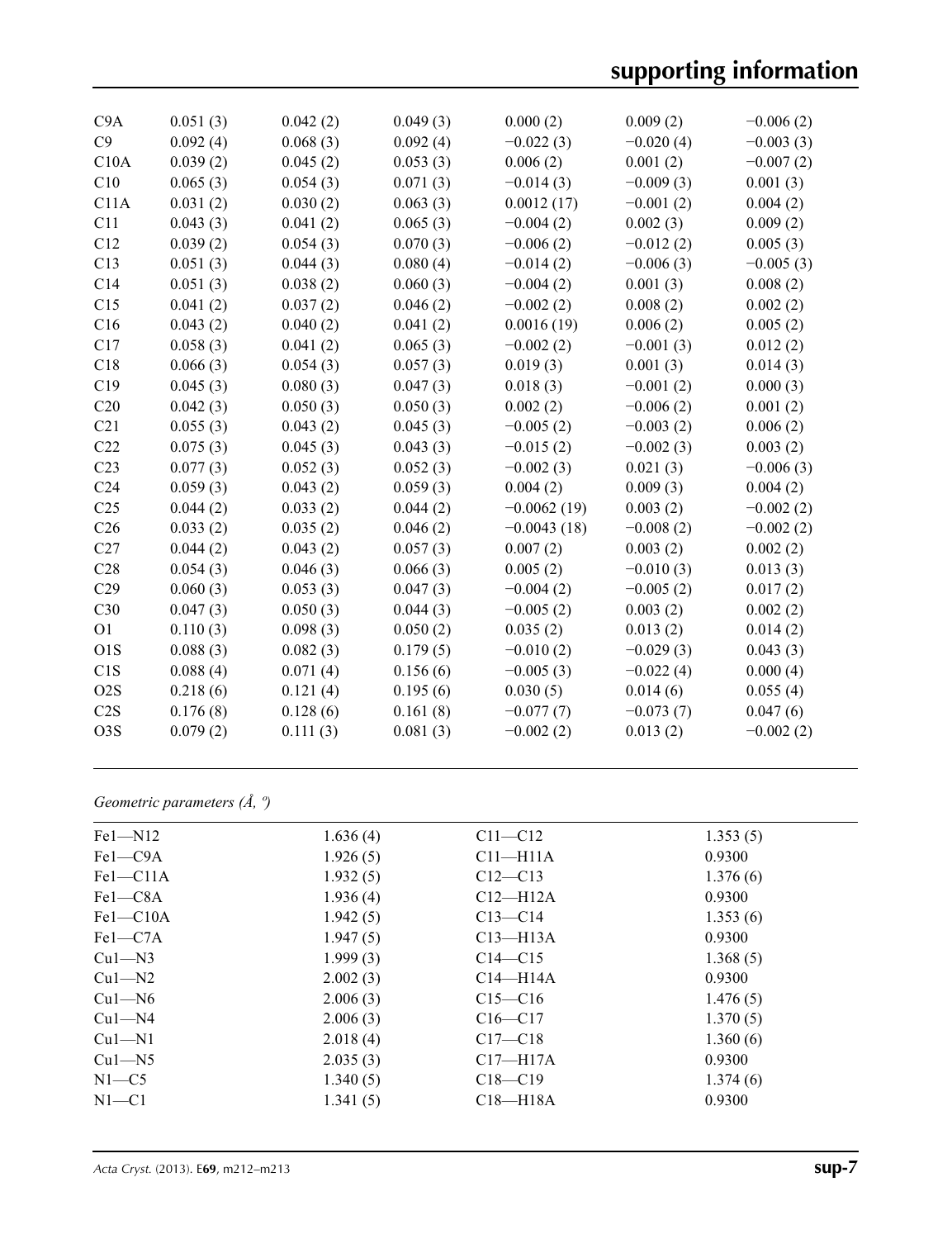| $N2$ —C10              | 1.333(5)   | $C19 - C20$           | 1.374(6) |
|------------------------|------------|-----------------------|----------|
| $N2-C6$                | 1.347(5)   | C19-H19A              | 0.9300   |
| $N3 - C11$             | 1.331(5)   | $C20 - H20A$          | 0.9300   |
| $N3 - C15$             | 1.349(5)   | $C21 - C22$           | 1.362(6) |
| $N4 - C20$             | 1.321(5)   | $C21 - H21A$          | 0.9300   |
| $N4 - C16$             | 1.350(5)   | $C22-C23$             | 1.364(6) |
| $N5 - C21$             | 1.340(5)   | $C22-H22A$            | 0.9300   |
| $N5 - C25$             | 1.359(5)   | $C23-C24$             | 1.374(6) |
| $N6 - C26$             | 1.336(5)   | $C23 - H23A$          | 0.9300   |
| $N6 - C30$             | 1.342(5)   | $C24 - C25$           | 1.364(5) |
| $N7-C7A$               | 1.138(5)   | $C24 - H24A$          | 0.9300   |
| $N8 - C8A$             | 1.147(5)   | $C25-C26$             | 1.467(5) |
| $N9$ — $C9A$           | 1.144(5)   | $C26 - C27$           | 1.389(5) |
| $N10-C10A$             | 1.130(5)   | $C27 - C28$           | 1.371(6) |
| $N11 - C11A$           | 1.149(5)   | $C27 - H27A$          | 0.9300   |
| $N12 - 01$             | 1.143(4)   | $C28 - C29$           | 1.349(6) |
|                        |            | $C28 - H28A$          | 0.9300   |
| $C1-C2$                | 1.337(6)   |                       |          |
| Cl <sub>–H1A</sub>     | 0.9300     | $C29 - C30$           | 1.379(5) |
| $C2-C3$                | 1.363(7)   | $C29 - H29A$          | 0.9300   |
| $C2-H2A$               | 0.9300     | C30-H30A              | 0.9300   |
| $C3-C4$                | 1.351(7)   | $O1S - C1S$           | 1.342(6) |
| $C3 - H3A$             | 0.9300     | $O1S - H1S$           | 0.8200   |
| $C4 - C5$              | 1.377(6)   | $C1S - H1SA$          | 0.9600   |
| $C4 - H4A$             | 0.9300     | $C1S - H1SB$          | 0.9600   |
| $C5-C6$                | 1.455(6)   | $C1S - H1SC$          | 0.9602   |
| $C6 - C7$              | 1.390(6)   | $O2S - C2S$           | 1.384(8) |
| $C7-C8$                | 1.389(8)   | $O2S - H2S$           | 0.8201   |
| $C7 - H7A$             | 0.9300     | $C2S - H2SA$          | 0.9599   |
| $C8-C9$                | 1.345(8)   | $C2S - H2SB$          | 0.9601   |
| $C8 - H8A$             | 0.9300     | $C2S - H2SC$          | 0.9601   |
| $C9 - C10$             | 1.365(6)   | O3S-H3SA              | 0.8500   |
| $C9 - H9A$             | 0.9300     | O3S-H3SB              | 0.8499   |
| $C10 - H10A$           | 0.9300     |                       |          |
|                        |            |                       |          |
| $N12$ -Fel-C9A         | 91.36 (17) | $N2 - C10 - C9$       | 123.3(5) |
| $N12$ —Fel—Cl1A        | 175.03(17) | $N2$ – $C10$ – $H10A$ | 118.4    |
| $C9A - Fe1 - C11A$     | 86.19 (17) | C9-C10-H10A           | 118.4    |
| $N12$ —Fel—C8A         | 92.83(18)  | $N11-C11A–Fe1$        | 178.5(4) |
| $C9A - Fe1 - C8A$      | 90.23(16)  | $N3 - C11 - C12$      | 123.1(4) |
| $C11A - Fe1 - C8A$     | 82.87 (17) | $N3$ — $C11$ — $H11A$ | 118.4    |
| $N12$ —Fe $1$ —C $10A$ | 98.79 (18) | $C12-C11-H11A$        | 118.4    |
| $C9A - Fe1 - C10A$     | 88.45 (16) | $C11 - C12 - C13$     | 119.0(4) |
| $C11A - Fe1 - C10A$    | 85.48 (17) | $C11-C12-H12A$        | 120.5    |
| $C8A - Fe1 - C10A$     | 168.33(19) | $C13 - C12 - H12A$    | 120.5    |
| $N12$ —Fe $1$ —C7A     | 96.65(17)  | $C14 - C13 - C12$     | 118.6(4) |
| C9A-Fe1-C7A            | 171.75(17) | $C14-C13-H13A$        | 120.7    |
| $C11A - Fe1 - C7A$     | 85.97 (16) | $C12 - C13 - H13A$    | 120.7    |
| $C8A - Fe1 - C7A$      | 91.33(16)  | $C13 - C14 - C15$     | 120.0(4) |
|                        |            |                       |          |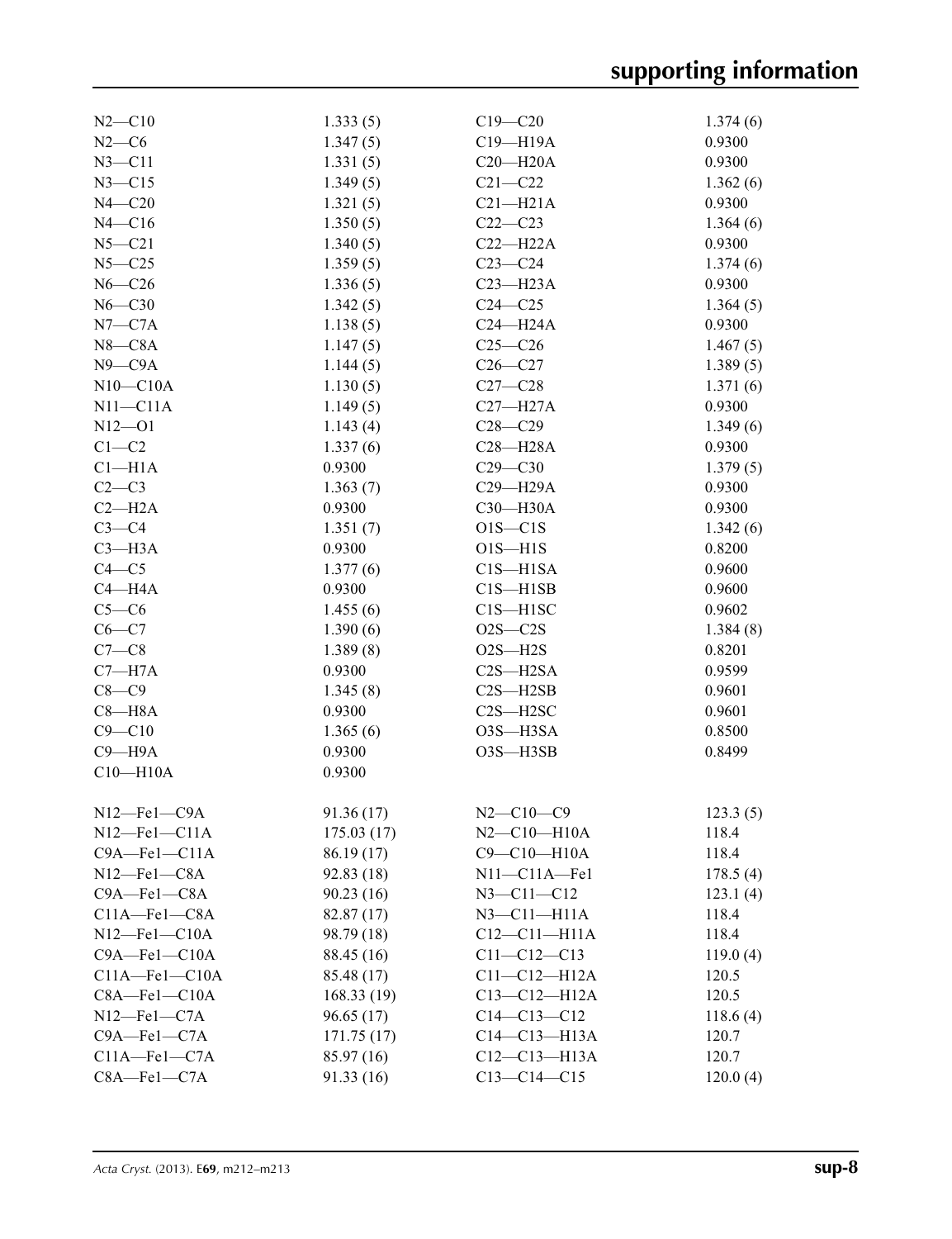| $C10A - Fe1 - C7A$  | 88.39 (16) | $C13 - C14 - H14A$                       | 120.0    |
|---------------------|------------|------------------------------------------|----------|
| $N3$ —Cu1—N2        | 175.02(14) | $C15 - C14 - H14A$                       | 120.0    |
| $N3$ —Cu1—N6        | 94.69 (12) | $N3 - C15 - C14$                         | 121.5(4) |
| $N2$ —Cu1—N6        | 87.97 (12) | $N3 - C15 - C16$                         | 113.8(3) |
| $N3$ –Cul–N4        | 80.07(13)  | $C14-C15-C16$                            | 124.7(4) |
| $N2$ —Cu1—N4        | 97.75(13)  | $N4 - C16 - C17$                         | 121.4(4) |
| $N6$ — $Cu1$ — $N4$ | 171.67(13) | $N4 - C16 - C15$                         | 114.3(3) |
| $N3$ —Cu1—N1        | 95.46 (13) | $C17 - C16 - C15$                        | 124.3(4) |
| $N2$ — $Cu1$ — $N1$ | 80.02(15)  | $C18 - C17 - C16$                        | 119.5(4) |
| $N6$ — $Cu1$ — $N1$ | 96.94(13)  | $C18 - C17 - H17A$                       | 120.2    |
| $N4$ — $Cu1$ — $N1$ | 90.04(12)  | $C16 - C17 - H17A$                       | 120.2    |
| $N3$ —Cu1—N5        | 89.03 (13) | $C17 - C18 - C19$                        | 119.4(4) |
| $N2-Cu1-N5$         | 95.60 (14) | $C17 - C18 - H18A$                       | 120.3    |
| $N6$ — $Cu1$ — $N5$ | 79.41 (13) | $C19 - C18 - H18A$                       | 120.3    |
| $N4$ — $Cu1$ — $N5$ | 93.94(13)  | $C18 - C19 - C20$                        | 118.4(4) |
| $N1-Cu1-N5$         | 174.46(13) | $C18 - C19 - H19A$                       | 120.8    |
| $C5-M1-C1$          | 117.7(4)   | $C20-C19-H19A$                           | 120.8    |
| $C5 - N1 - Cu1$     | 115.4(3)   | $N4 - C20 - C19$                         | 122.7(4) |
| $Cl-M1-Cu1$         | 126.8(3)   | $N4$ -C <sub>20</sub> -H <sub>20</sub> A | 118.6    |
| $C10 - N2 - C6$     | 118.6(4)   | $C19 - C20 - H20A$                       | 118.6    |
| $C10 - N2 - Cu1$    | 126.3(3)   | $N5 - C21 - C22$                         | 122.6(4) |
| $C6 - N2 - Cu1$     | 114.7(3)   | $N5-C21-H21A$                            | 118.7    |
| $C11 - N3 - C15$    | 117.6(3)   | $C22-C21-H21A$                           | 118.7    |
| $Cl1 - N3 - Cl1$    | 126.6(3)   | $C21 - C22 - C23$                        | 119.3(4) |
| $C15 - N3 - Cu1$    | 115.8(3)   | $C21 - C22 - H22A$                       | 120.4    |
| $C20 - N4 - C16$    |            | $C23 - C22 - H22A$                       | 120.4    |
| $C20 - N4 - Cu1$    | 118.6(3)   | $C22-C23-C24$                            |          |
|                     | 126.0(3)   |                                          | 119.1(4) |
| $C16 - N4 - Cu1$    | 115.4(3)   | $C22-C23-H23A$                           | 120.5    |
| $C21 - N5 - C25$    | 117.8(3)   | $C24 - C23 - H23A$                       | 120.5    |
| $C21 - N5 - Cu1$    | 126.9(3)   | $C25-C24-C23$                            | 119.5(4) |
| $C25 - N5 - Cu1$    | 115.2(3)   | $C25-C24-H24A$                           | 120.2    |
| $C26 - N6 - C30$    | 118.3(3)   | C23-C24-H24A                             | 120.2    |
| $C26 - N6 - Cu1$    | 116.3(3)   | $N5 - C25 - C24$                         | 121.6(4) |
| $C30 - N6 - Cu1$    | 125.3(3)   | $N5 - C25 - C26$                         | 113.6(3) |
| $O1 - N12 - Fe1$    | 174.4(4)   | $C24 - C25 - C26$                        | 124.8(4) |
| $C2-C1-N1$          | 123.6(5)   | $N6 - C26 - C27$                         | 121.8(4) |
| $C2-C1-H1A$         | 118.2      | $N6 - C26 - C25$                         | 115.2(3) |
| $N1-C1-H1A$         | 118.2      | $C27-C26-C25$                            | 123.0(4) |
| $C1-C2-C3$          | 119.1(5)   | $C28-C27-C26$                            | 118.8(4) |
| $C1-C2-H2A$         | 120.5      | $C28 - C27 - H27A$                       | 120.6    |
| $C3-C2-H2A$         | 120.5      | $C26 - C27 - H27A$                       | 120.6    |
| $C4-C3-C2$          | 118.7(5)   | $C29 - C28 - C27$                        | 119.5(4) |
| $C4-C3-H3A$         | 120.7      | C29-C28-H28A                             | 120.2    |
| $C2-C3-H3A$         | 120.7      | C27-C28-H28A                             | 120.2    |
| $C3-C4-C5$          | 120.5(5)   | $C28-C29-C30$                            | 119.6(4) |
| $C3-C4-H4A$         | 119.7      | C28-C29-H29A                             | 120.2    |
| $C5-C4-H4A$         | 119.7      | C30-C29-H29A                             | 120.2    |
| $N1-C5-C4$          | 120.5(5)   | $N6 - C30 - C29$                         | 121.9(4) |